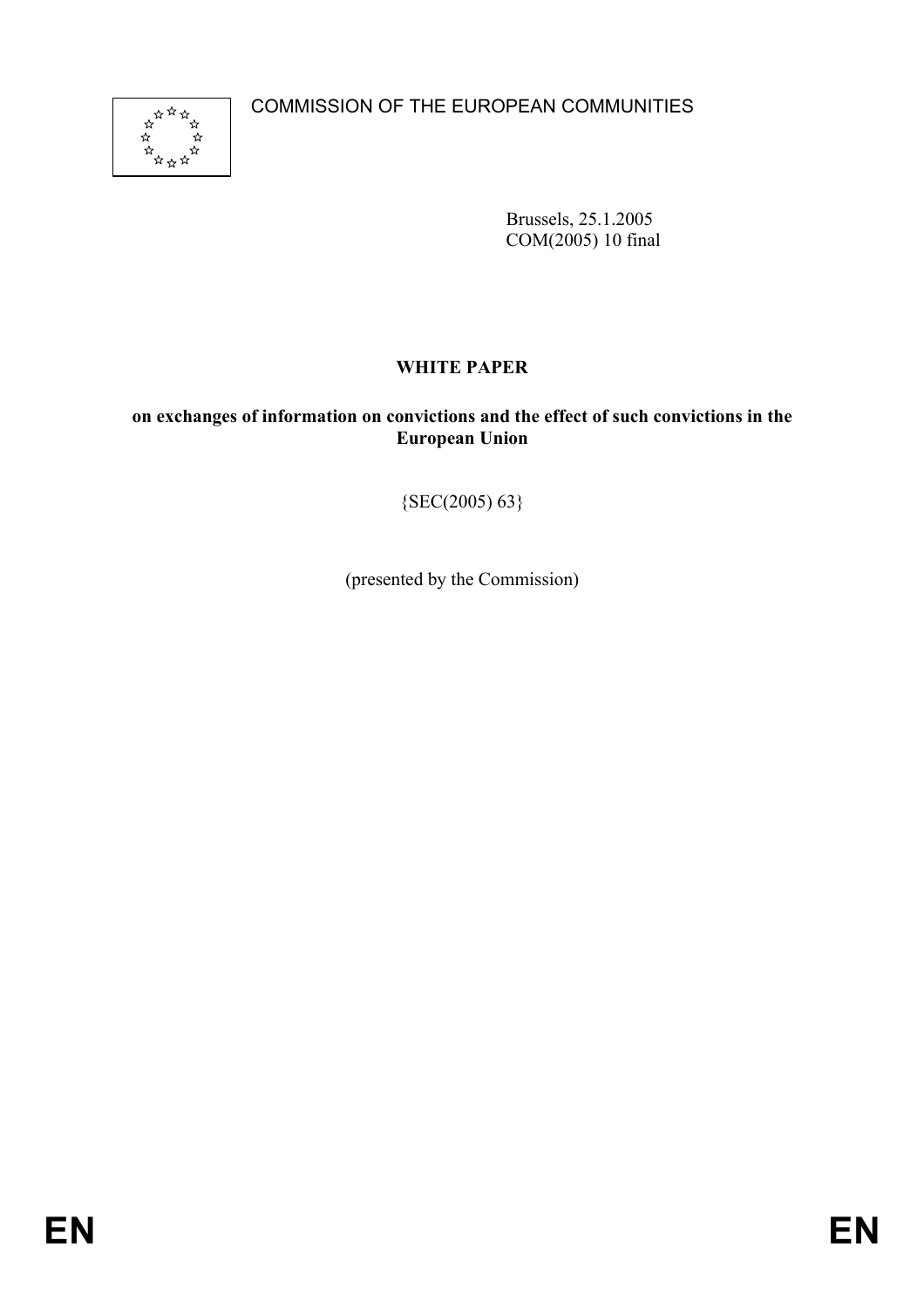# **WHITE PAPER**

#### **on exchanges of information on convictions and the effect of such convictions in the European Union**

#### **1. INTRODUCTION**

- 1. Establishing an area of freedom, security and justice entails the efficient circulation of information between the relevant authorities of the Member States on convictions or disqualifications of Community and non-Community nationals residing on the territory of the Member States and the possibility of consequences being attached to such convictions or disqualifications outside the sentencing Member State.
- 2. This problem has arisen on several occasions in the work of the European Union in connection with exchanges of information on convictions and the consequences that should be attached to them. The issues are dealt with in measures 2, 3, 4, 14, 20, 22 and 23 of the Programme of measures to implement the principle of mutual recognition of decisions in criminal matters.<sup>1</sup> The need to improve the quality of information exchanged on criminal records was prioritised in the European Council Declaration on Combating Terrorism of 25 and 26 March 2004 and was reiterated at the Council meeting (Justice and Home Affairs) on 19 July of that year. The Hague Programme called on the Commission to put forward proposals with a view to stepping up exchanges of information on the contents of national registers of convictions and disqualifications, particularly on sex offenders, so that the Council could adopt them by the end of 2005. This White Paper is designed to achieve that objective.
- 3. It examines the conditions governing circulation of information on convictions and disqualifications throughout the European Union and puts forward an ambitious action programme which will set up a computerised system of exchange of information on convictions between the Member States. It is also designed to stimulate debate on various factors involved where convictions handed down in a Member State are taken into account in other Member States. A great deal of additional work will have to be done on this subject in the next few years, and this White Paper is no more than an initial attempt to address the issue of the consequences that should be attached to convictions throughout the European Union.

#### **2. BACKGROUND**

#### **2.1. Heterogeneity of national systems for recording convictions**

4. The attached tables show the different methods of organising national criminal records according to the Member States' replies to questionnaires sent by the

1 1

OJ C 12, 15.1.1, p.10.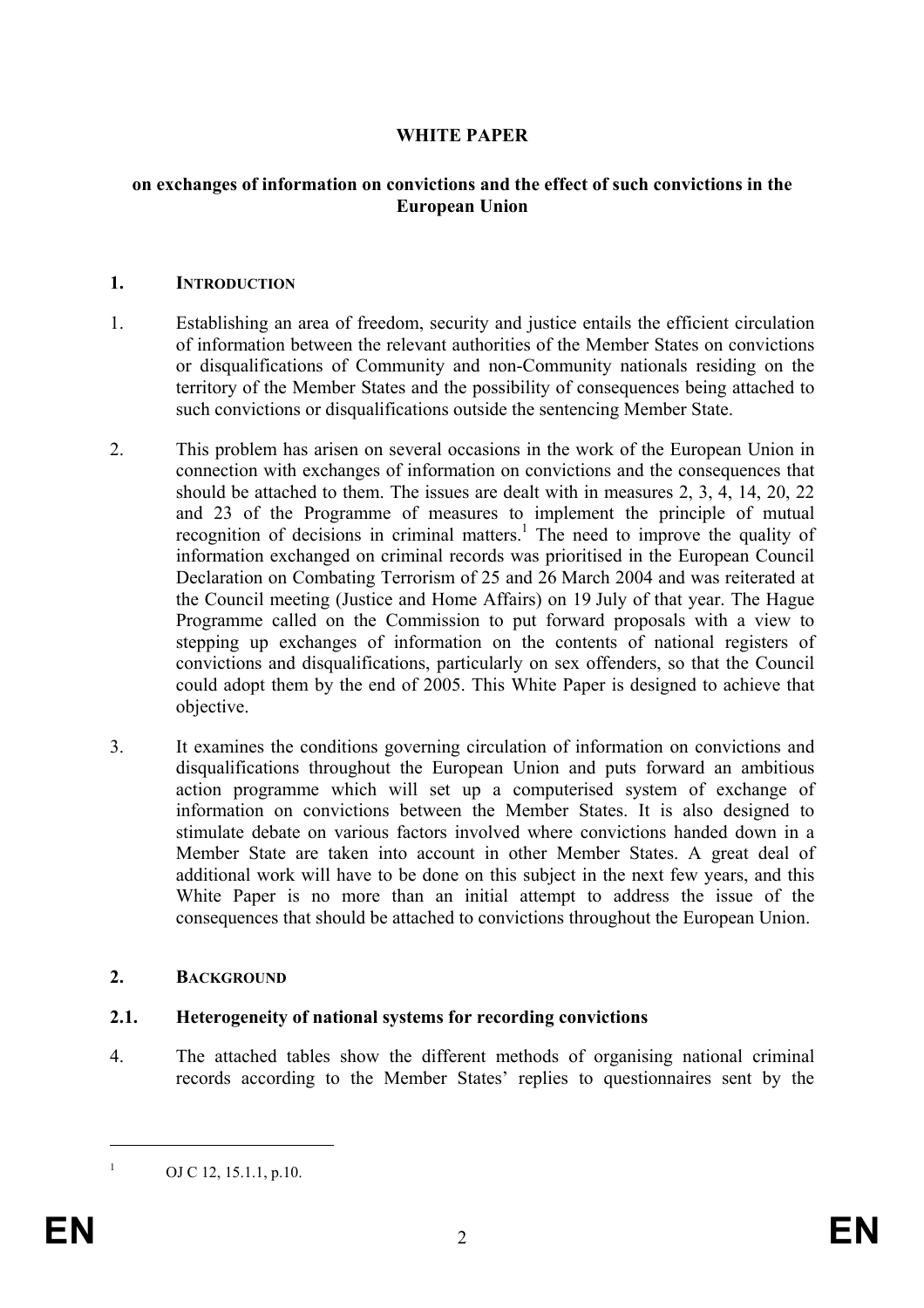Commission. They show the considerable diversity in national systems for recording convictions (Annex 1).

- 5. **Centralisation and widespread computerisation of national registers:** national registers are centralised in virtually all the Member States. The authority where the data are centralised varies (Ministry of Justice, Interior Ministry, police). A large majority of registers are computerised, and where they are not, plans to introduce computerisation appear to exist.
- 6. **Contents:** the information input into the national register varies. Some registers contain all convictions; others merely indicate the most serious offences. Some record convictions against legal persons; others do not. Some are limited to final judgments (res judicata); others record, at least temporarily, judgments that are subject to appeal. Some registers also contain a section devoted to ongoing proceedings and certain acquittals or dismissals, in particular on the grounds of mental incapacity. In some Member States only judgments given by criminal courts are recorded. In other cases, decisions by administrative authorities or commercial courts, for example to impose disciplinary penalties or to remove the right to exercise certain occupations, are also included. Information on methods of enforcing sentences also varies.
- 7. **Access to national registers:** the national laws determining which authorities have access to the register of convictions are not uniform. In some cases, full access to data in the registers is restricted to the judicial authorities or the police. This access may be direct or indirect. In some cases provision is also made for administrative authorities to access data where necessary in the course of their duties. Access by those authorities may be unrestricted or partial. In a very small number of Member States, third parties can access court records (professional associations, private employers, private investigators, etc.). Lastly, most Member States provide for individuals to access data recorded under their name. However, the entitlement may be to a simple oral statement or to an extract not containing the full information on file.
- 8. **The period for which information included in the register may be kept** varies considerably. Some Member States do not have a system for deleting data; others delete data automatically or on request.

# **2.2. Exchanges of information on convictions**

- 9. Information on convictions in other Member States is currently governed by Articles 13 and 22 of the 1959 European Convention on Mutual Assistance in Criminal Matters<sup>2</sup> ("the 1959 Convention"), supplemented by Article 4 of the Additional Protocol dated 17 March 1978.
- 10. These provisions govern the conditions for communicating extracts from a criminal record between the parties to the Convention and require them to notify each other once a year of all convictions in respect of their nationals.

<sup>1</sup> 2

Council of Europe, European Treaty Series No 30.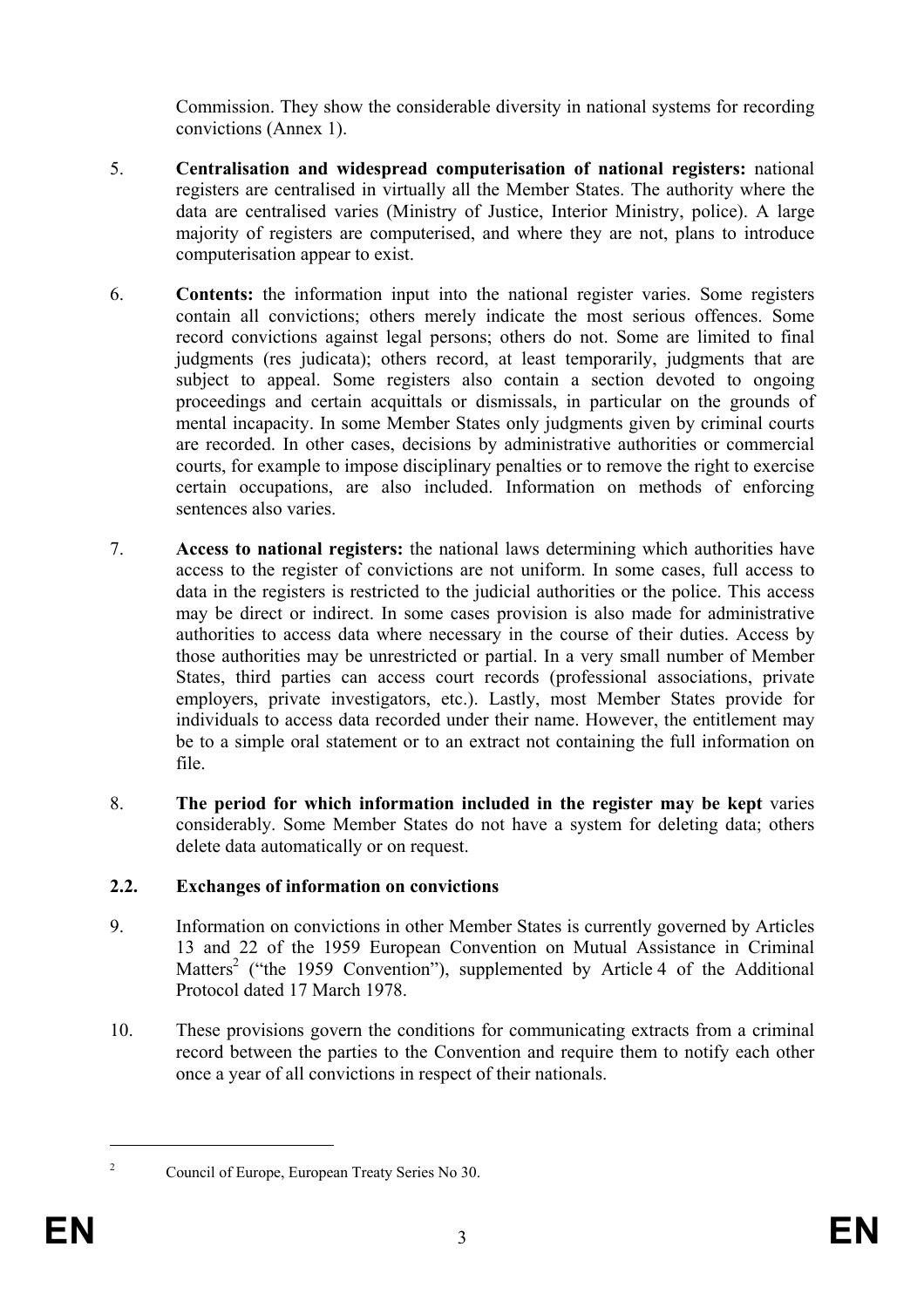- 11. Whilst the 1959 Convention constitutes the existing framework for exchanges of information, the machinery it provides for has limited scope. Various studies<sup>3</sup> and the evidence available to the Commission suggest that information is not circulating efficiently. There are three main problem areas:
	- the difficulty in rapidly identifying the Member States in which individuals have already been convicted;
	- the difficulty in obtaining information quickly and by a simple procedure;
	- the difficulty in understanding the information provided.
- 12. *The difficulty in rapidly identifying the Member States in which individuals have already been convicted:* in practice, it is difficult for a Member State to determine, on a definitive, reliable basis, whether an individual has been convicted of an offence in another Member State. Three different situations may arise:
	- the mechanism for centralising information in the Member State of nationality provided for in Article 22 of the Convention does not apply to nationals of countries which have not signed the 1959 Convention. In such cases it is not possible to determine whether individuals have previous convictions in other Member States without consulting them all;
	- in principle, the mechanism for centralising information in the Member State of nationality should apply to non-nationals who are citizens of countries which have signed the 1959 Convention. However, while the Convention requires signatories to notify each other when non-nationals are convicted, it does not require the Member States of nationality to enter such convictions in their national registers. In practice, several signatories to the Convention do not enter such convictions in their national registers, or do so only on a limited basis. Others do so only where convictions and sentences reflect situations covered by their own system. As a result, the criminal records of the Member State of nationality are often incomplete. Accordingly, if another Member State contacts the Member Stateof nationality with a view to obtaining details of an individual's criminal record, it may not receive all the relevant information. In addition, the home Member State will probably apply its own laws governing the registration or deletion of data with regard to convictions abroad. As a result, the same conviction may be subject to two different sets of laws, one in the sentencing country and the second in the offender's Member State of nationality, which gives rise to a degree of confusion;
	- as regards nationals, information about convictions in other parties to the Convention should be better by dint of the notification requirement provided for in the 1959 Convention. However, for legal and practical reasons, this information is fragmentary and incomplete. Reservations in respect of the Convention mean that provision of information is sometimes subject to restrictions by law. It is also the case that some situations have not been satisfactorily resolved (as in the case

1

<sup>3</sup> See study carried out in 2000 by the Institute of Advanced Legal Studies (ISLA) under the Falcone Programme (2000/FAL/168). Study carried out in 2001 by the Institute for International Research on Criminal Policy (IRCP) under the Grotius Programme (2001/GRP/024).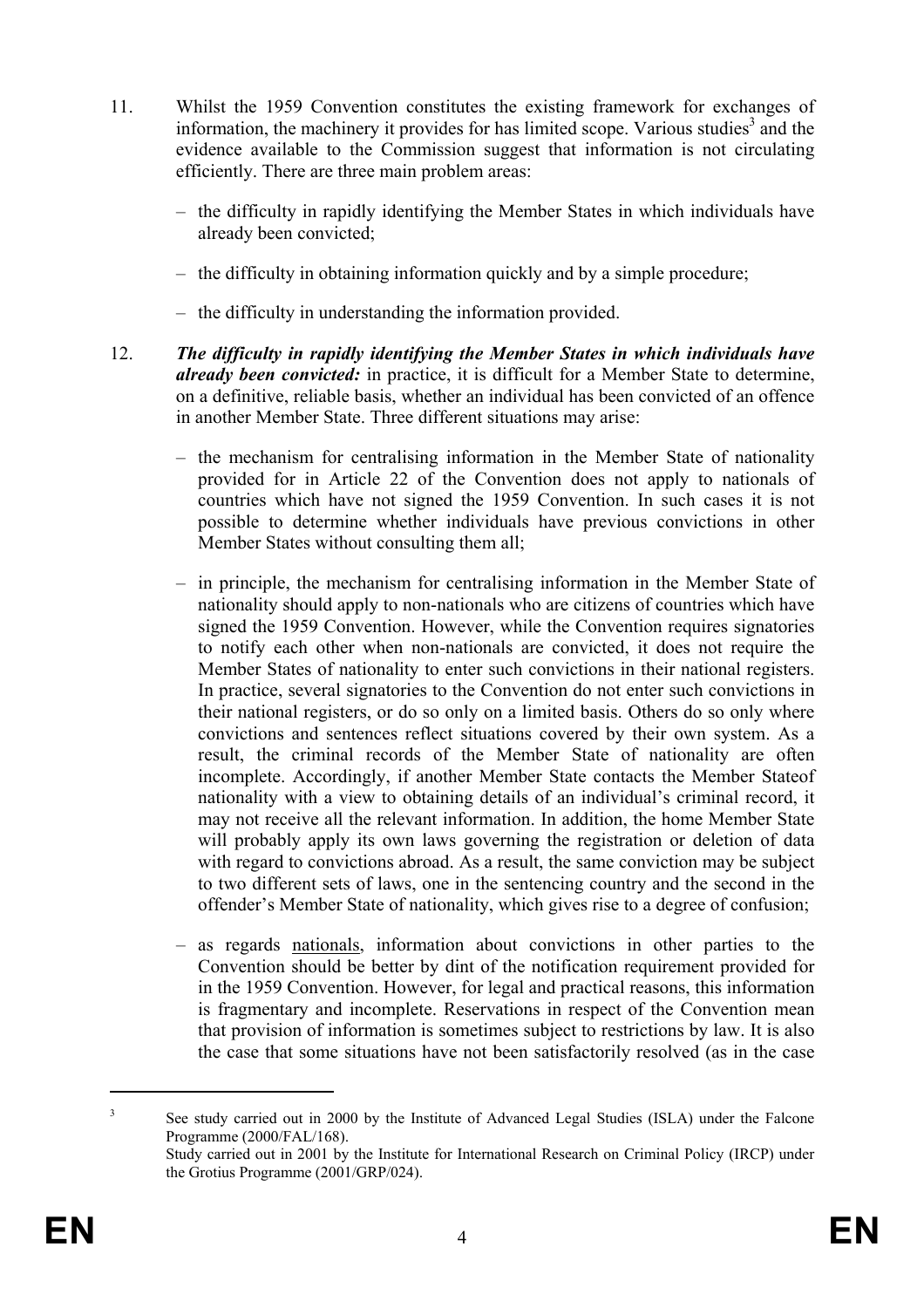of persons with dual nationality). In addition, as we have seen, some Member States do not include convictions in other states in their national register. Lastly, in practice, notification is sometimes inadequate (for instance when national registers do not indicate the offender's nationality) or completely non-existent.

- 13. *The difficulty in obtaining information quickly and by a simple procedure:*  National authorities wishing to obtain information on the previous convictions of non-nationals can do so by means of a request for mutual assistance (Article 13 of the 1959 Convention). In practice, this mechanism does not work as it should, and the national courts often take the view that the procedure for obtaining details of an individual's previous offences in another Member State is cumbersome, unfamiliar and incompatible with the constraints of the domestic proceedings. In practice, nationals of other Member States are often sentenced solely on the basis of their criminal record in the country in which the trial takes place, with the courts in complete ignorance of convictions in other Member States and, in particular, in the Member State of which the persons concerned are nationals or in which they habitually reside.
- 14. *The difficulty in understanding the information provided:* information from other Member States passed on to judicial authorities is not always understood. This is partly a result of translation problems, but the legal problems are even greater. The reason is that the information entered in the national register varies considerably from one country to another. There is considerable diversity in the national systems, and recipients may sometimes be disconcerted by the information provided, particularly as regards sentencing.
- 15. On 13 October 2004 the Commission adopted a proposal for a Council Decision on the exchange of information extracted from the criminal record.<sup>4</sup> This proposal is designed to secure rapid improvements in the current mechanisms for exchanging information between the Member States. It does not fundamentally alter them and will only partially address the above-mentioned problem areas, which any future plans to improve the system will have to tackle.

# **2.3. Disqualifications**

16. Disqualifications are a special category of penalty which raise specific problems in connection with the availability and exchanges of information and with the consequences. This document examines only disqualifications associated with a conviction. They may be expressly ordered by the judge at the time of conviction or be the automatic result of conviction. They may also be ordered in civil, administrative or disciplinary proceedings which follow on from a conviction. Because of these differences in the origin of disqualifications, they are not always included in national criminal records, and information on them circulates in a very haphazard fashion. Moreover, where information is available, it is not always useable, because the lack of harmonisation represents a real obstacle to mutual recognition. The Commission is to produce a separate communication on disqualifications in 2005. A sectorial approach according to type of criminal offence would seem appropriate here. In November 2004, Belgium submitted a proposal on

4

1

COM (2004) 664 final.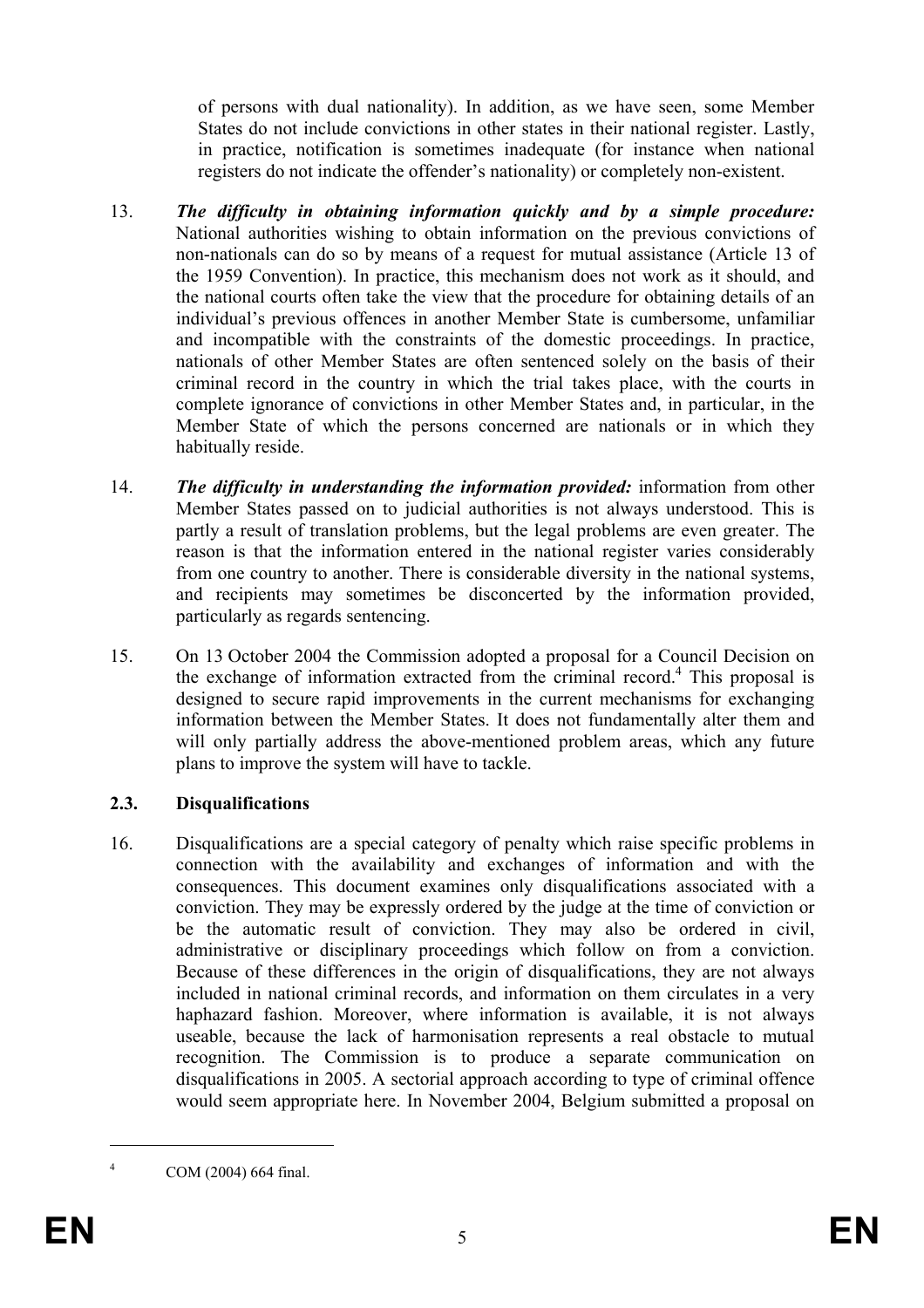mutual recognition of disqualification from working with children as a result of convictions for child pornography offences which is a first step.

### **3. IMPROVING CIRCULATION OF INFORMATION THROUGH COMPUTERISATION**

17. **Objective:** Any system for exchanging information on convictions must be designed to allow final users to obtain exhaustive and readily understandable information on an individual's previous convictions throughout the European Union. The information must be made available to final users rapidly, electronically, and on a secure basis via their national criminal record.

#### **3.1. Possible options**

- 18. The mutual recognition programme provided for three options (measure 4) designed to improve circulation between the Member States of information on convictions: (*i*) facilitating bilateral information exchanges, (*ii*) networking national criminal records offices and (*iii*) setting up a genuine European central criminal records office.
- 19. The advantage of the first two options is that information is kept at national level and that the national rules on management of and access to this sensitive information are complied with and not duplicated. However, they do have three major disadvantages:
	- to obtain exhaustive information on convictions, all the national registers have to be consulted, which would considerably increase the number of requests received by the national systems;
	- they would entail the organisation of  $25 \times 24 = 600$  possible channels or the setting-up of the same number of access capacities from different systems;
	- they do not enable readily understandable, immediately useable information to be provided to the requesting authorities.
- 20. The third option avoids these problems and consists in setting up a standard exchange format with information stored centrally. However, it would be disproportionate to the objectives. It would mean duplicating the information in national files at European level. It would also mean creating an ad hoc maintenance and access system and establishing legal arrangements for the information in question.

# **3.2. The proposed solution**

- 21. With a view to putting in place an effective mechanism for exchanging information on convictions within a reasonable time frame, a hybrid solution somewhere between setting up a European central records office and networking national criminal records offices should be considered. This solution should address the three major problems identified above. Its implementation would entail a two-stage approach:
	- stage one: a system for identifying the Member States in which an individual has previous convictions is set up and technical and electronic infrastructure enabling rapid, secure exchanges of information on convictions is put in place;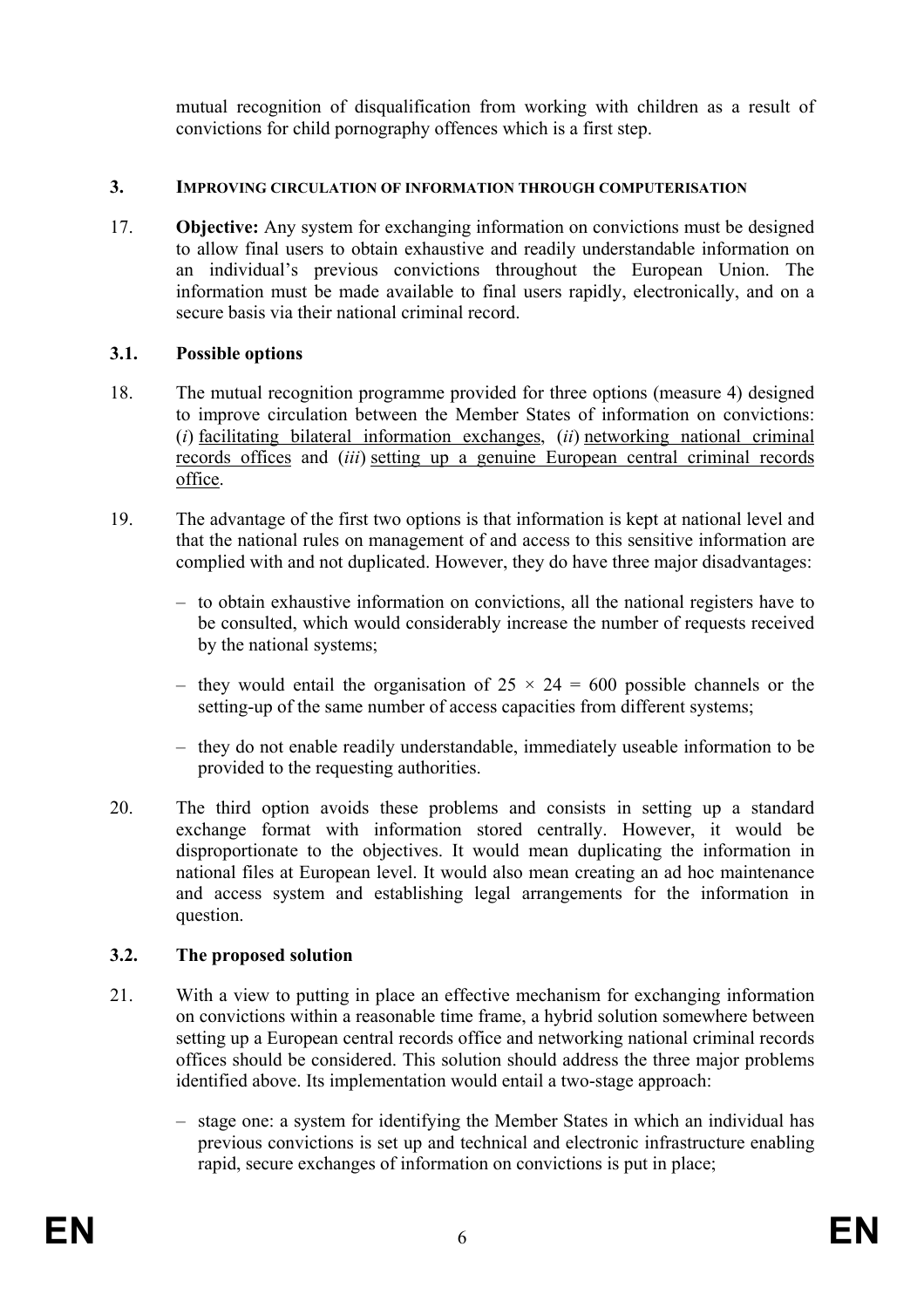– stage two: a "standard European format" is established for exchanges enabling final users to obtain readily understandable and useable information;

- 22. **Stage one** should enable the Member State or States in which the individual concerned has previous convictions to be rapidly identified. At present, checks on individuals' previous convictions are carried out by consulting criminal records in the country of which they are nationals but, as we have seen, this does not yield reliable results.
- 23. It entails setting up a **European index of offenders.** This index would consist solely of personal identification data (name, first name, place and date of birth, nationality, etc.) and the Member State in which the individual concerned had been convicted. It would not include details of the offence committed or the sentence passed and would comply with national and European privacy laws. By consulting the index it will be possible to identify immediately any other Member State in which the individual concerned has previous convictions. Further details can be obtained by contacting the Member State in question direct (see diagram in Annex 2).
- 24. Setting up this index will also entail adopting a common European definition of the concept of conviction. According to the Member States, criminal records may include a series of procedural decisions taken in the pre-trial stage among others (see paragraph 6 above). The quality of information exchanges and the reliability of the proposed index depend on agreement being reached on the type of decision which gives rise to an entry in the index. In the proposal for a Council Decision on the exchange of information extracted from the criminal record, the Commission has put forward a definition of the concept of conviction. This definition, which was deliberately confined to final decisions handed down by criminal courts and establishing an individual's guilt, plus a number of mixed (administrative/criminal law) decisions which usually form part of judicial cooperation, could be taken over.
- 25. The system **must operate between the central authorities of each Member State**. Each of those authorities, in accordance with national law, must first ensure that the requesting authority or individual has the right of access to the requested information and then provide them with a comprehensive answer which includes all available information at national and European level.
- 26. Technically, this solution is similar to tried and tested mechanisms in other European information systems, such as SIS or Eurodac. In addition, the infrastructure which already exists for those two systems could be reused, thus enabling significant economies of scale while fully preserving each system's autonomy, since reusing infrastructure does not imply sharing data.
- 27. This proposal also includes the installation of the technical infrastructure needed for rapid, secure exchanges of information between national registers. As of stage one, therefore, requests and answers can be transmitted rapidly and securely between the national authorities electronically (electronic transmission of scanned documents).
- 28. This system would address a number of the current difficulties but would not enable the parties to obtain readily understandable, useable information, in so far as the information exchanged has not been standardised.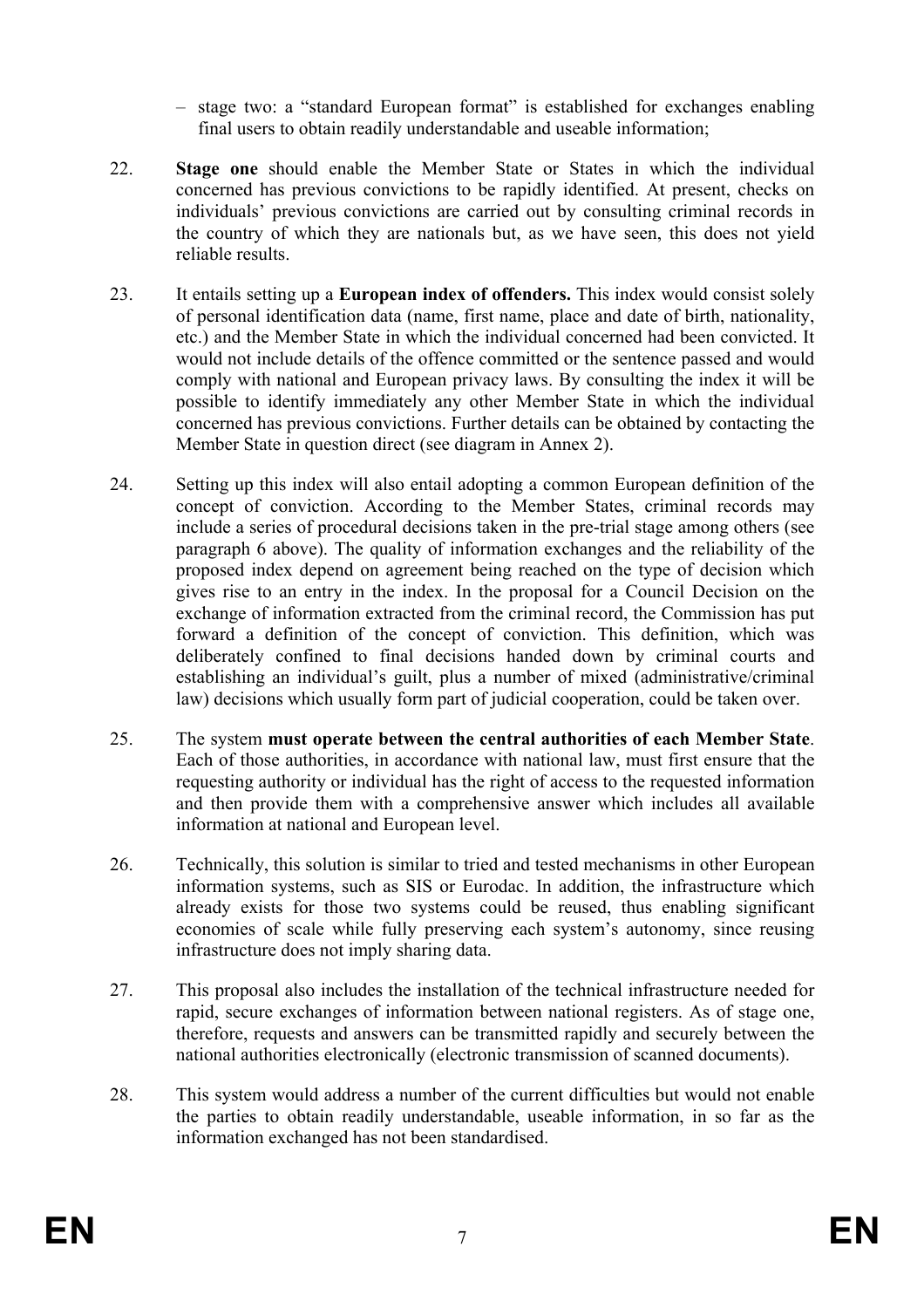- 29. That will be the objective of **stage two**, which will enable information to be circulated more rapidly. The respective national registers are highly diverse in terms of data input. If a computerised information exchange system is to be set up, a "standard European format" recognised by all the Member States will be needed which will enable information to be transmitted which can be readily translated and understood by all parties.
- 30. This format should enable the following to be included:
	- data on the individual concerned by the decision (name, first names, date and place of birth, pseudonym or alias where applicable, sex and nationality, or legal status and head office for legal persons, etc.);
	- information relating to the form of the decision (date and place, name and status of the relevant authority, type of decision: final judgment, decision by public prosecutor not subject to appeal, etc.);
	- information on the acts which gave rise to the decision (date, place, type, legal definition, legal provision, etc.);
	- information on the contents of the decision: (judgment, sentence, accessory penalties, security measures, length of sentence or measure, subsequent decisions affecting enforcement of the sentence, disqualification, etc.).
- 31. To facilitate data transmission, each item of information must be carefully defined and, if possible, be coded to facilitate translation. Once the "standard European format" has been set up, the requesting authority will receive information in its own language within a very short time frame. To tackle the problem of the different legal concepts used, the mechanism could incorporate a "dictionary" explaining the nature and significance of terms. Whilst this mechanism would not resolve the problems associated with differences in the type of sentences, it would at least ensure effective transparency and an acceptable level of mutual understanding for final users.

# **3.3. Work programme**

32. In spring 2005, once an initial technical feasibility study has been carried out, the Commission will submit a proposal for a Decision on a computerised European mechanism for exchanging information on convictions along the lines of stage 1 as outlined above. Also in 2005, a second feasibility study will be carried out on legal and technical aspects of the standard European format with a view to preparing stage 2 of the project. A start could be made on implementing stage 1 in 2006.

#### **4. USE OF INFORMATION ON CONVICTIONS HANDED DOWN IN OTHER EU MEMBER STATES**

- 33. There is no point in improving the quality of exchanges of information on convictions unless this information can actually be used. A conviction may impact on the law of the other Member States in a number of different ways.
- 34. One of the main effects is to prevent new proceedings being launched in another Member State for the same offence (*ne bis in idem* principle). That principle is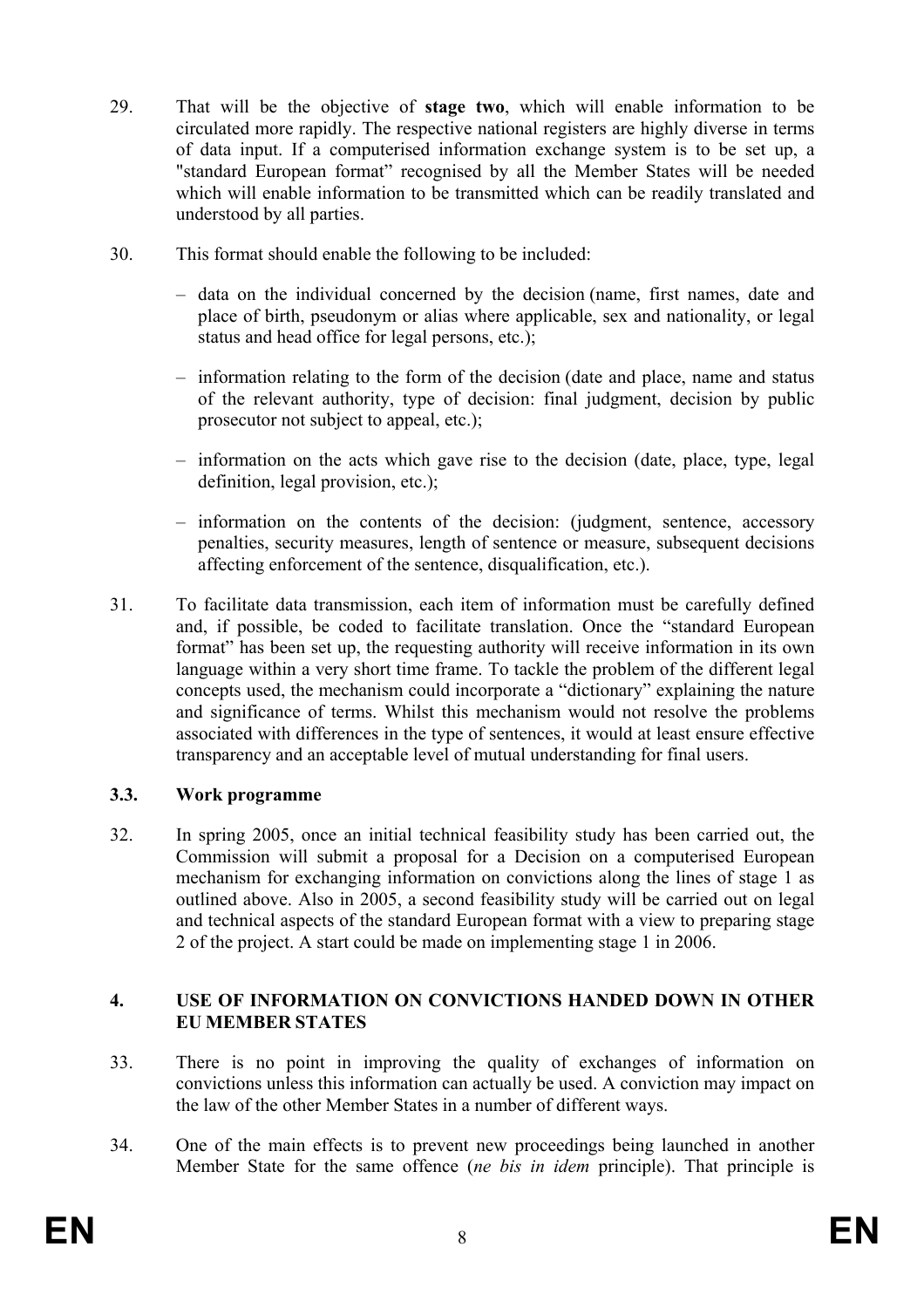enshrined in the European Union's Charter of Fundamental Rights and is closely related to the issue of jurisdiction. A Green Paper is to be produced on this subject in the first half of 2005. However, it should be borne in mind that the planned mechanism for providing information on previous convictions will not be sufficient to ensure the effective circulation of information with regard to *ne bis in idem*. This is because in most cases not guilty decisions (decisions ordering release or acquittal) are not included in national court records but have to be taken into account by dint of the *ne bis in idem* principle.

- 35. A conviction in a Member State may also have effects in another Member State which is required to enforce it. This is a different issue in which information on the conviction is of secondary importance in so far as enforcement of a conviction requires action to be taken either by the sentencing Member State or by the Member State wishing to enforce it (e.g. to refuse enforcement of a European arrest warrant). These issues should be examined separately. An Austrian initiative on this subject was tabled recently.
- 36. This White Paper therefore merely seeks to stimulate debate on the action that should be taken on the basis of information obtained via the exchange mechanism described above when a new set of proceedings is launched in another Member State in connection with a different offence.
- 37. The 1959 Convention makes no mention of the legal consequences that should be attached to foreign convictions. The European Convention on the International Validity of Criminal Judgements<sup>5</sup> of 28 May 1970 makes provision for measures in that area but has been ratified by only a few Member States. At EU level, just one provision on the protection of the euro deals with reoffending.<sup>6</sup>
- 38. At present, the scope for attaching consequences to foreign convictions is a matter covered by national law. It is often limited.
- 39. Within a national legal framework, previous convictions may have a variety of consequences. They may affect:
	- the rules governing prosecution (e.g. type of procedure applicable, rules on pretrial detention);
	- the trial procedure (e.g. choice of court), definition of the offence and choice of sentence (e.g. it might be impossible to give a suspended sentence to persons with previous convictions);
	- sentence enforcement (arrangements for early release or adjusting the conditions of imprisonment may be different for persons with previous convictions), and the possibility of sentences running concurrently.

<u>.</u>

<sup>5</sup> European Treaty Series No 70. By 19 October 2004 this Convention had been ratified by nine Member States.

OJ L 329, 14.12.2001, p. 3.